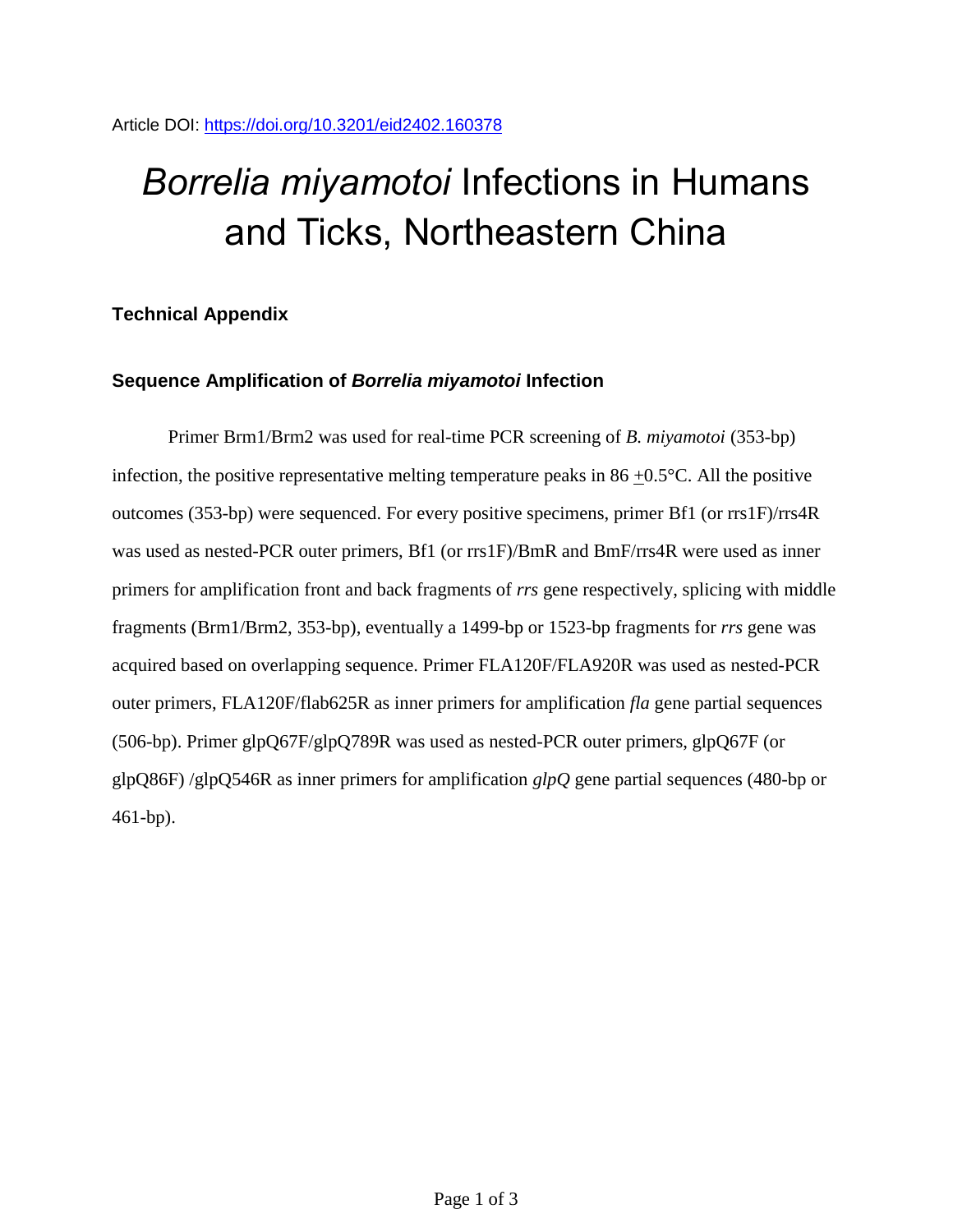| Target | Primer           | Position*<br>Objective<br>Sequence (5'-3') |       |                           | Reference  |
|--------|------------------|--------------------------------------------|-------|---------------------------|------------|
| gene   |                  |                                            |       |                           |            |
| rrs    | Brm1             | CGCTGTAAACGATGCACACTTGGTGTTAATC            | 807F  | Screening of B.           | (1)        |
|        | Brm <sub>2</sub> | CGGCAGTCTCGTCTGAGTCCCCATCT                 | 1159R | miyamotoi (353-bp)        | (1)        |
|        | Bf1              | <b>GCTGGCAGTGCGTCTTAAGC</b>                | 38F   | Amplification and         | (1)        |
|        | rrs1F            | <b>GTTTGATCCTGGCTTAGAAC</b>                | 14F   | splicing rrs complete     | (2)        |
|        | rrs4R            | GAGGTGATCCAGCCACACTTT                      | 1536R | sequence                  | (2)        |
|        | <b>BmF</b>       | AGATGGGGACTCAGACGAGACTGCCG                 | 1134F |                           | This study |
|        | <b>BmR</b>       | GATTAACACCAAGTGTGCATCGTTTACAGCG            | 837R  |                           | This study |
| fla    | <b>FLA120F</b>   | AGAATTAATMGHGCWTCTGATGATG                  | 103F  | Amplification fla partial | (1)        |
|        | <b>FLA920R</b>   | <b>TGCYACAAYHTCATCTGTCATT</b>              | 912R  | sequence (506-bp)         | (1)        |
|        | Flab625R         | <b>CTGGAGCTGCTTGAGCACCTTCT</b>             | 622R  |                           | This study |
| glpQ   | glpQ67F          | ATGGGTTCAAACAAAAAGTCACC                    | 67F   | Amplification glpQ        | This study |
|        | glpQ86F          | <b>CACCATTRATYATAGCTCACAG</b>              | 86F   | partial sequence (461-    | This study |
|        | glpQ546R         | <b>GATGTCTTTACCTTGTTGTTTATGCCA</b>         | 546R  | bp)                       | This study |
|        | glpQ789R         | <b>CCAGGGTCCAATTCCATCAGAATATT</b>          | 789R  |                           | This study |

#### **Technical Appendix Table 1**. Nucleotide sequences of the primers used in the study

\*F, forward direction; R, reverse direction. Primers position are referring to the corresponding sequence of *rrs, fla*, and *glpQ* of *B. miyamotoi*.

#### **Technical Appendix Table 2.** *Borrelia miyamotoi* infection prevalence in ticks

|                     | No. B. miyamotoi-positive ticks (%) |            |              |  |  |
|---------------------|-------------------------------------|------------|--------------|--|--|
| <b>Tick species</b> | Male                                | Female     | Total        |  |  |
| l. persulcatus      | 13/343 (3.8)                        | 6/284(2.1) | 19/627 (3.0) |  |  |
| H. concinna         | 1/12(8.3)                           | 0/24(0)    | 1/36(2.8)    |  |  |
| D. silvarum         | 0/13(0)                             | 0/16(0)    | 0/29(0)      |  |  |
| Total               | 14/368 (3.8)                        | 6/324(1.9) | 20/692 (2.9) |  |  |

A total of 692 adult ticks including 627 (90.6%) *I. persulcatus*, 36 (5.2%) *H. concinna*, and 29 (4.2%) *D. silvarum*.